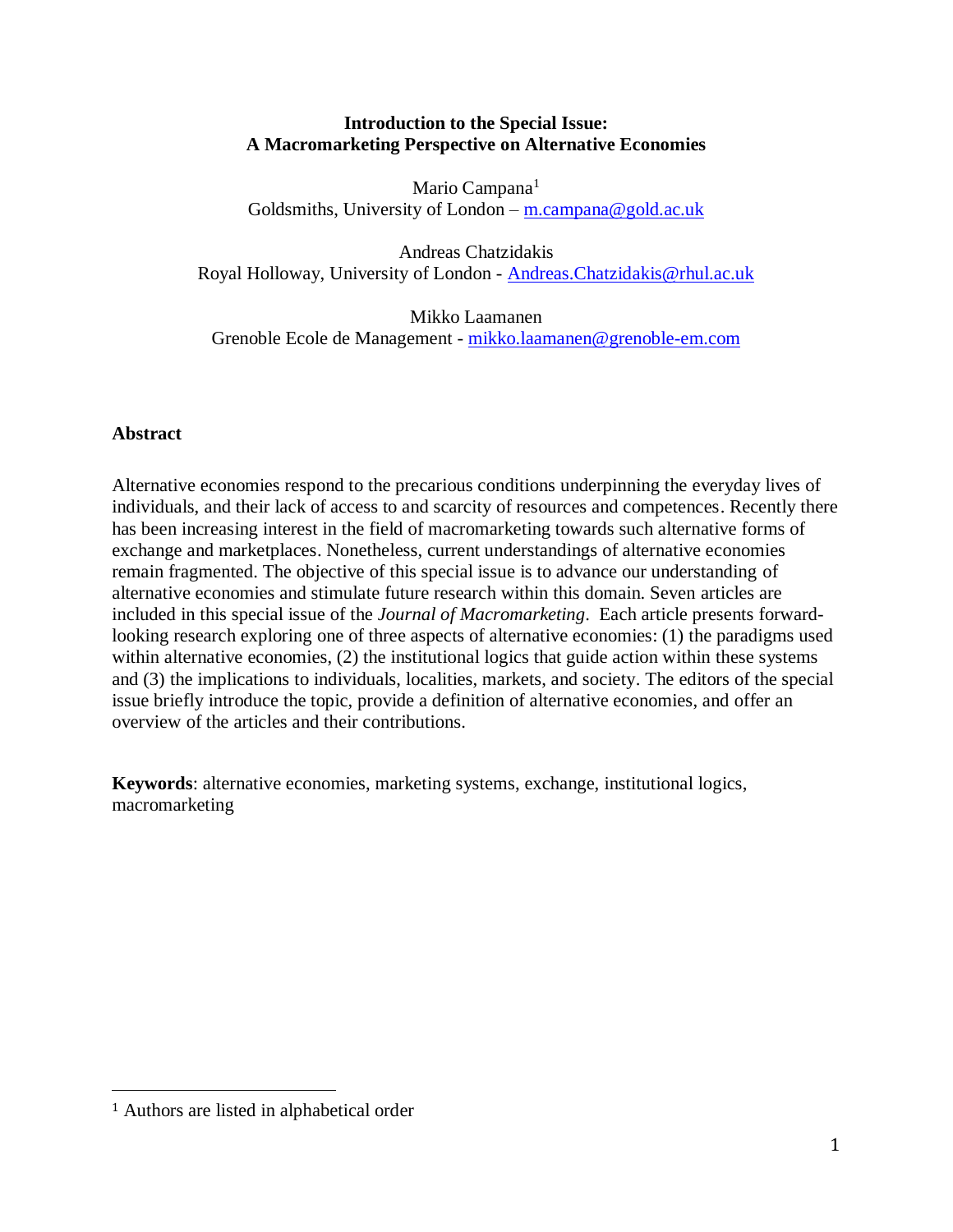Alternative economies represent an essential part of "cultures of resistance" (Williams 2005) to the increasing commodification of everyday life. For authors such as Gibson-Graham (2006) and Williams (2005), dominant (capitalist) readings of the economy overemphasize profit-motivated, monetized market exchanges. Yet, there are various alternative spheres of activity which undermine the dominant economy model. Diversity, solidarity and interdependency are the foundations for shared commitments and collective attempts to minimize economic exploitation and to empower local subjects (Day 2005; Gibson-Graham 2006; Williams 2005).

Alternative economies respond to the precarious conditions underpinning the everyday lives of individuals, and their lack of access to and scarcity of resources and competences. As illustrated in Table 1, the mainstream economy is typically conceived to extract value from local communities, externalize governance and lead to crises and social stratification. Alternative economies have (re-)emerged in local communities where various groups and social movements are working towards localized development driven by their hope to improve human conditions. These activities are enacted via different types of transactions, labor and economic enterprises sometimes in objection, but also in parallel to markets under the nomenclature of social and solidarity economy, sharing economy, and neighborhood work.

Insert Table 1 here.

\_\_\_\_\_\_\_\_\_\_\_\_\_\_\_\_\_\_\_\_\_\_\_\_

\_\_\_\_\_\_\_\_\_\_\_\_\_\_\_\_\_\_\_\_\_\_\_\_

Merging the economic and political dimensions of citizenship (e.g. Trentmann 2016), alternative economies can be seen as a form of consumer-citizen activism (Dubuisson-Quellier 2013; Micheletti 2003; Wahlen and Laamanen 2015). Consumer-citizen activism targets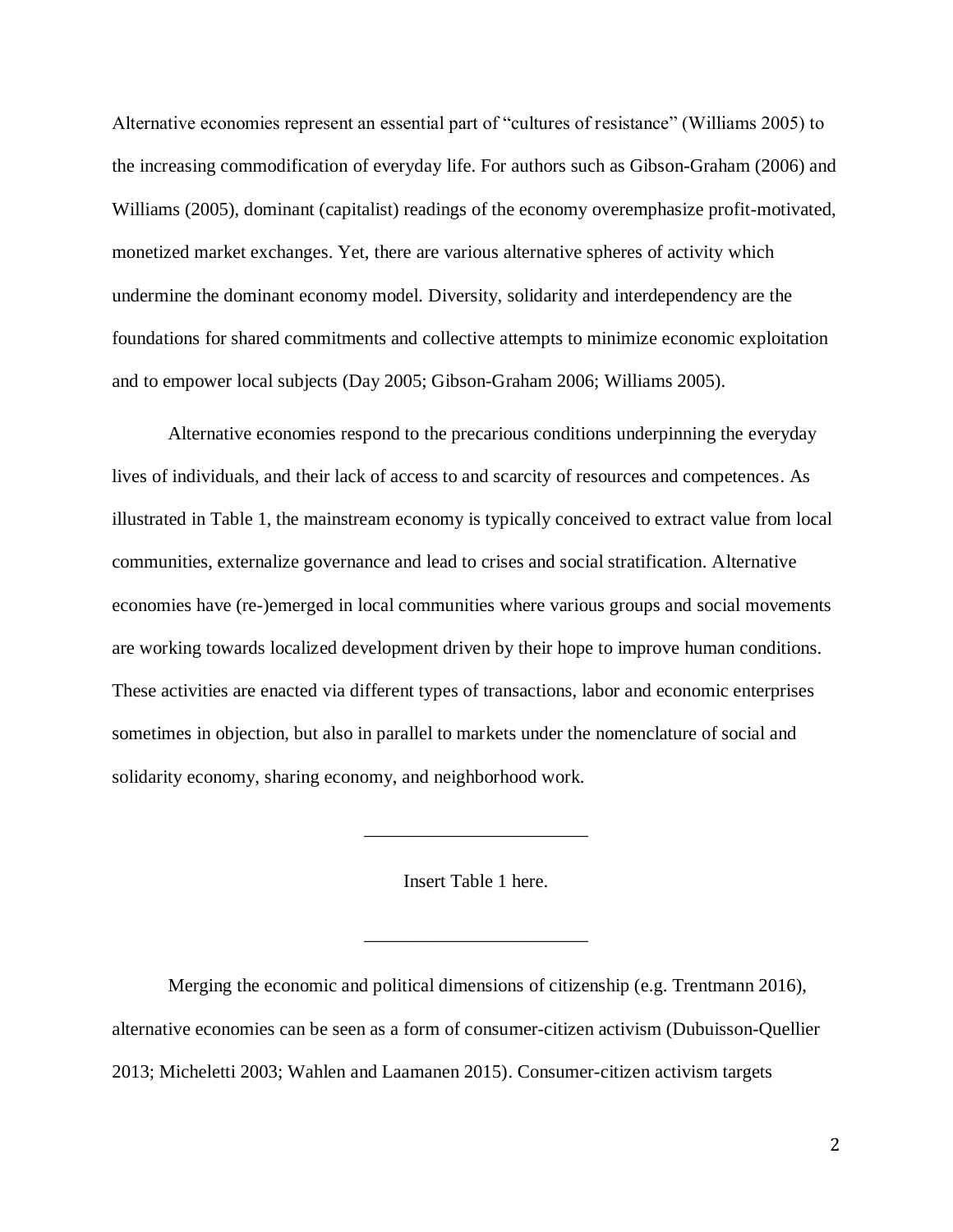economic, political and cultural hegemonies in society (Snow 2004) through the everyday lifestyle choices of individuals both "spontaneously" (e.g. boycotts; Glickman 2009; King 2011) and through coordinated forms of collective action (such as brand and corporate protest; Palmer, Simmons, and Mason 2014; Varman and Belk 2009).

Alternative economies inter-connect with various macromarketing issues. These include the crisis of post-industrialism (Varey 2011) and the political construction of marketing systems (Arndt 1981; Layton 2009). Specifically, macromarketing researchers have been studying the impacts of exchange to relational parties and their surroundings (Laczniak and Murphy 2008), responses to consumer society, such as anti-consumption (Chatzidakis and Lee 2013), social entrepreneurship and informal exchange systems (Viswanathan et. al 2014), and organizations of the Fairtrade movement (alternative trade organizations [ATOs]; Golding 2009; Geiger-Oneto and Arnould 2011). Collaborative forms of consumption (Botsman and Rodgers 2010; Wahlen and Laamanen 2017) are based on some communal ethos allowing for access (Bardhi and Eckhardt 2012) or sharing (Belk 2010) of resources. Furthermore, there is a certain fluidity of actor roles and agencies in co-consuming activity, co-creation and prosumption (Arvidsson 2008; Cova and Cova 2012; Pongsakornrungsilp and Schroeder 2011; Ritzer 2014; Ritzer and Jurgenson 2010) that reflects how alternative economies build self-organized and self-sustaining provision systems. Finally, alternative economies stand for the creation of heterotopias that cultivate different forms of social and market ordering (Chatzidakis, Maclaran, and Bradshaw 2012; North 1999). Nonetheless, current understandings of alternative economies remain fragmented leaving larger scale questions on the intersections and interrelations of alternative economies with macromarketing largely underexplored and undertheorized.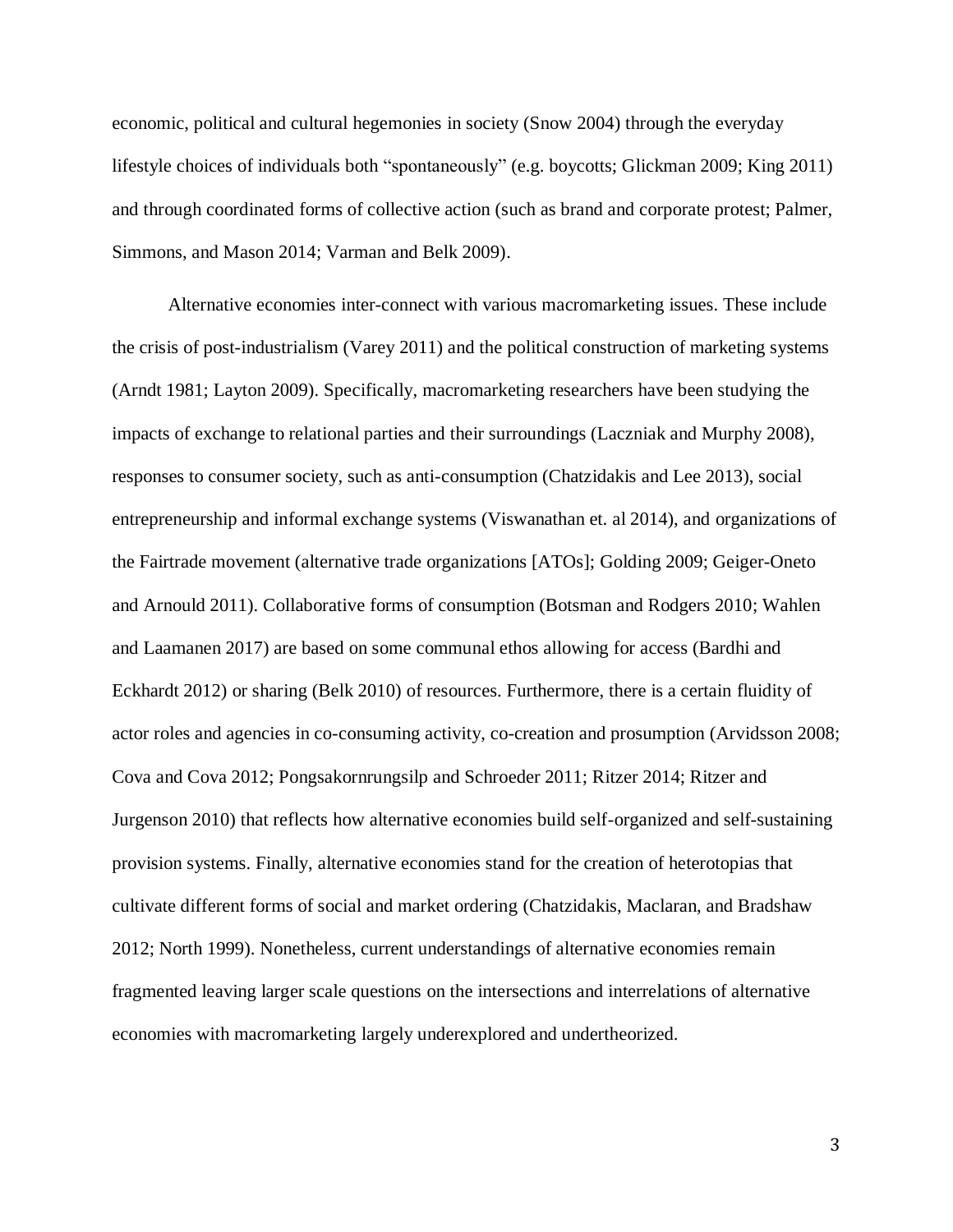This special issue contributes to extant macromarketing research by following Gibson-Graham's (2006) call for more in-depth understandings of alternative economies with a view to consolidate current knowledge and to facilitate further "world-changing experiments" (2006, p. 165-166). The articles of this special issue illustrate *paradigms*, such as "postmaterialism" and "degrowth", underlying collective action in alternative economies. These provide guiding principles – cultural rules, norms understandings and practices – for the actions of different stakeholders (cf. Laamanen and Skålén 2015). Meanwhile *institutions* such as organized religion, free-market capitalism or government authorities can (attempt to) regulate alternative economy systems and thereby govern the creation of value (Laamanen, Wahlen, and Campana 2015). The implications can be liberating or frustrating: leading to the assimilation or co-optation of alternatives (Thompson and Coskuner-Balli 2007) or generating their own failures (Heath and Potter 2005). Drawing on the contributions of this Special Issue, we define alternative economies as systems of exchange, production and consumption partly or fully disembedded from modes of capitalist exploitation, aiming to empower their subjects and to provision community-based and broader social-environmental welfare.

## **Structure of the Special Issue**

The special issue is divided into three thematic subsections. The articles in the first subsection take a deeper look at different *paradigms* underlying alternative economies. The articles in the second subsection examine the role played by *institutions* within alternative economies, and how contrasting logics can coexist within these systems. Finally, the articles in the third section look at the *implications* of these systems on individuals, localities and society more generally. These sections present different approaches and contexts for the study of alternative economies.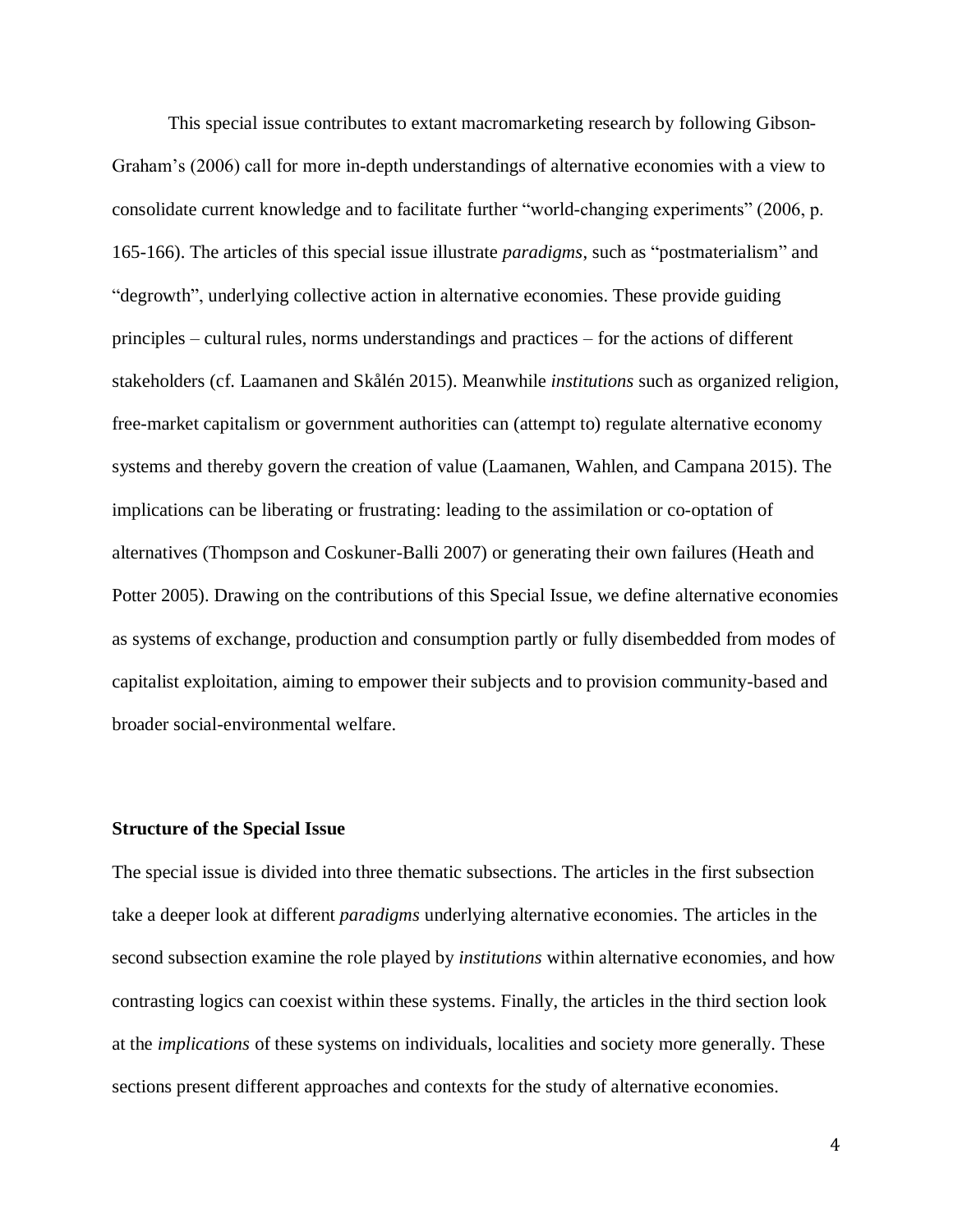#### *Paradigms within Alternative Economies*

Alternative economies emerge from within, and in response to, broader social paradigms. In "Growth and Its Discontents: Paving the Way for a More Productive Engagement with Alternative Economic Practices", Javier Lloveras and Lee Quinn address the long neglected intersection of alternative market economies with questions of economic growth. Noting the prevalence of "growthmania" (Daly 2002) – the centrality of Gross Domestic Product in measures of economic and societal well-being – the authors identify three emerging responses: green growth, a-growth and degrowth. Green growth largely concerns maintaining an emphasis on economic growth via more environmentally-sustainable practices and technologies; a-growth introduces the importance of alternative measures of well-being and finally, and degrowth questions the role of economic growth altogether, counter-proposing a 'virtuous circle of quiet contraction' (Latouche 2009). Given the inherent tensions and contradictions in paradigms of green growth and a-growth, Lloveras and Quinn consider degrowth as a far more compelling alternative for alternative market economies. Despite the formidable, if not utopian, task of challenging powerful growth-driven institutions, the authors note that the imperative for degrowth already interpenetrates a variety of bottom-up movements and systems of social provision, including alternative currency schemes, co-housing projects, community-based infrastructures and not least, alternative logics and practices of consumption (Chatzidakis, Larsen, and Bishop 2014).

Building on the premise that a "dominant social paradigm (DSP) "defines the basic belief structures and practices of marketplace actors" leads, according to Johanna Gollnhofer and John W. Schouten, to hyper-consumption and economic growth at the cost of the environment. Yet, in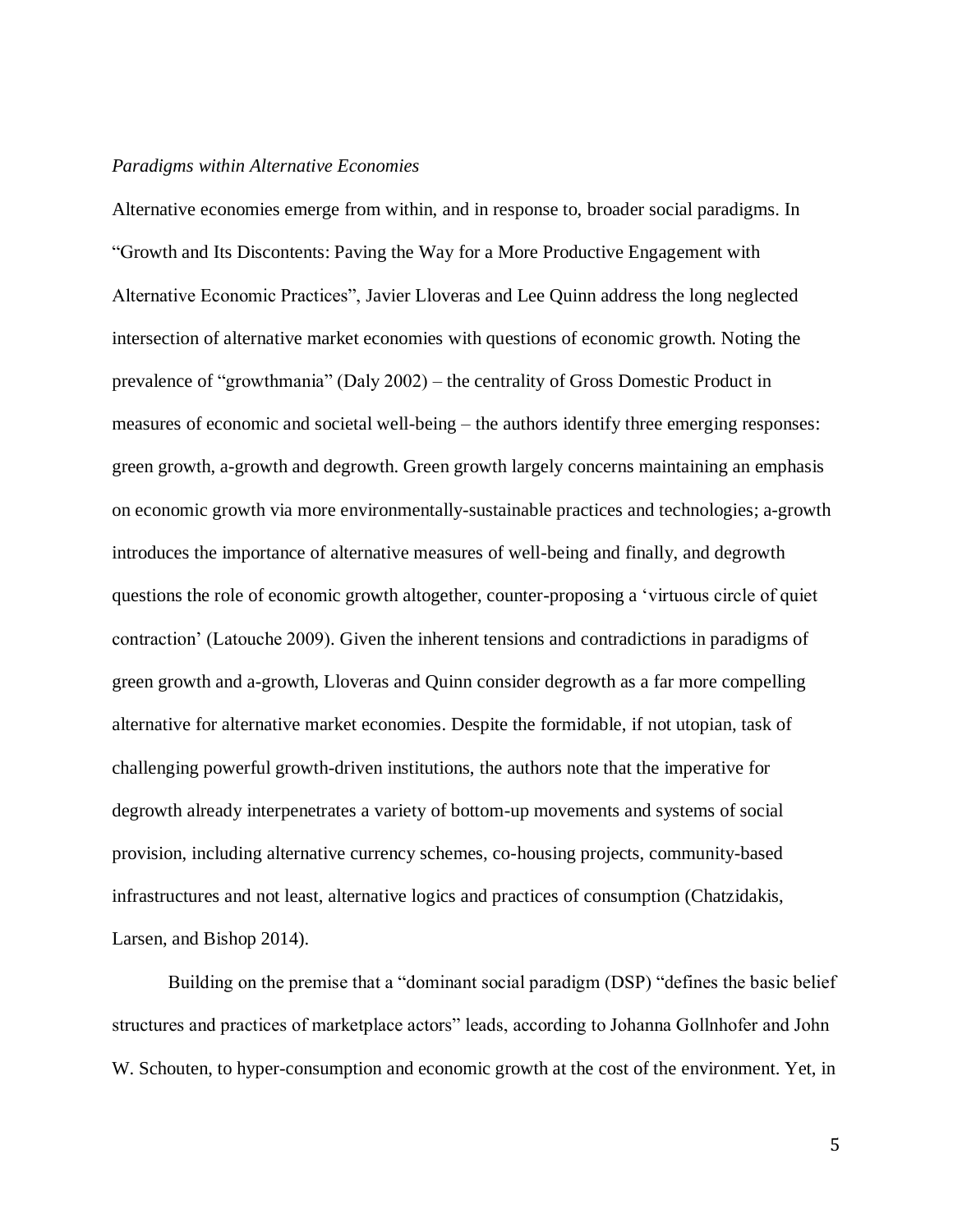their article "Complementing the Dominant Social Paradigm with Sustainability", the authors claim that sustainability can challenge the status quo by questioning underlying assumptions and generating alternative markets that are based on complementarity (rather than opposition or parallelism) between the DSP and environmental concerns, that is, sustainability-based profitability. The authors using the case example how the consumer activism platform *Foodsharing* made arrangement with retailers regarding the use of food stuffs considered waste. The complementarity of *Foodsharing* is based on the mechanisms of non-monetary redistribution of already rejected items: this according to the authors is non-confrontational and not based on parallelism with the traditional profit-based market. In assuring its operations, the platform needed to navigate both the retailers profit motives and public policy makers attempts to ensure consumer protection. The article illustrates how alternative economic actors can extend the traditional marketplace alleviating a sizable sustainability problem for the retailers (and providing an image benefit in the process). Complementarity can be the key allowing for entry and influence over an existing market system and generating change that is beneficial for sustainability and social welfare.

*Institutional Logics within Alternative Economies: Between Collision and Collaborations* Alternative economies engage with the conflicting – and at times converging – logics and practices of dominant institutions. Vinita Godinho and Srinivas Venugopal examine the implications the collision of marketing systems that are based on conflicting logics. Their article entitled "When Exchange Logics Collide: Insights from Remote Indigenous Australia" examines the tensions emerging in social and marketing systems with the introduction of objects from one institutional system to the other and the legitimation around money use. The authors claim that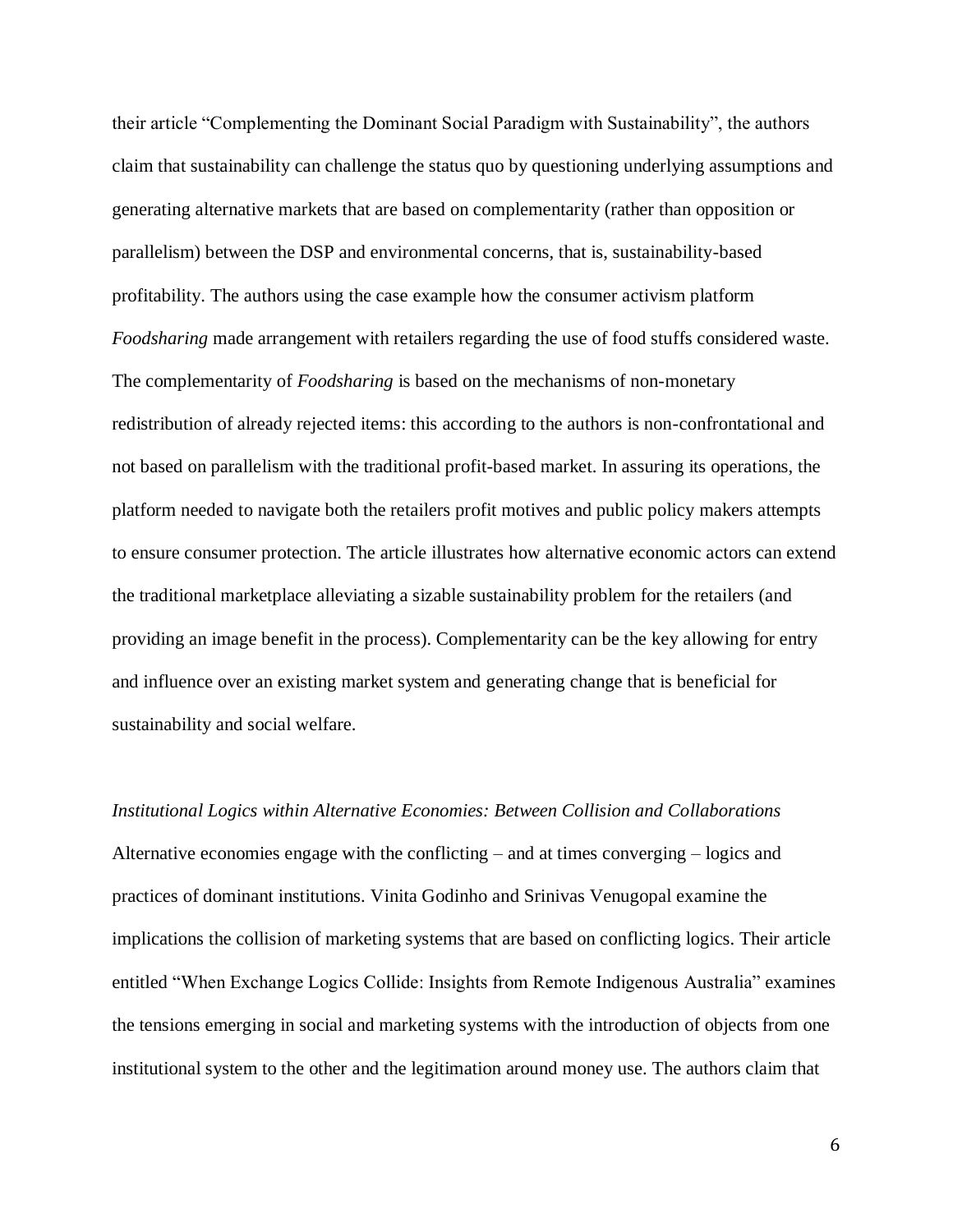"our understanding of subsistence marketplaces where money is still in the process of being fully accepted and seen as legitimate, is limited". The authors conclude that when "money is imposed onto remote Indigenous contexts, without efforts to link it to traditional knowledge systems, cultural norms and practices" generate severe tensions and prevents the communities to make full use of the new resources. The authors illustrate how community-led educational programs can relieve these tensions by providing tools for the communities and individuals to manage their new resources in their subsistence marketplaces.

In the article "The institutionalization of Alternative Economies: The process of Objectification in Time Banks", Eleni Papaoikonomou and Carmen Valor explore the role of institutional logics in shaping the objectification process within alternative economies, with a special focus on exchange systems. Specifically, through a comparative study of time banks in Greece and Spain, the authors discuss the emergence of four logics within these economies: the political logic, the social logic, the social welfare logic and the market logics. These logics may affect the organizational form, practices, norms, devices and performance measures in alternative economies. However, not necessarily all four of these logics can be found in all exchange systems at the same time. Some alternative economies might be focused more on the political resistance to the mainstream market while others can be driven by a social welfare logic and have the aim of helping the people. While extant research has considered alternative economies as acting against the capitalist market logics of balanced reciprocity, the article argues that alternative economies are hybrids and the market logic has the function to control and regulate the performance of these economies. This is because people are socialized to capitalist market logics from very early stage, hence they are "templates for action and understanding available to most people". From their analysis, it can be also concluded that there is the need of an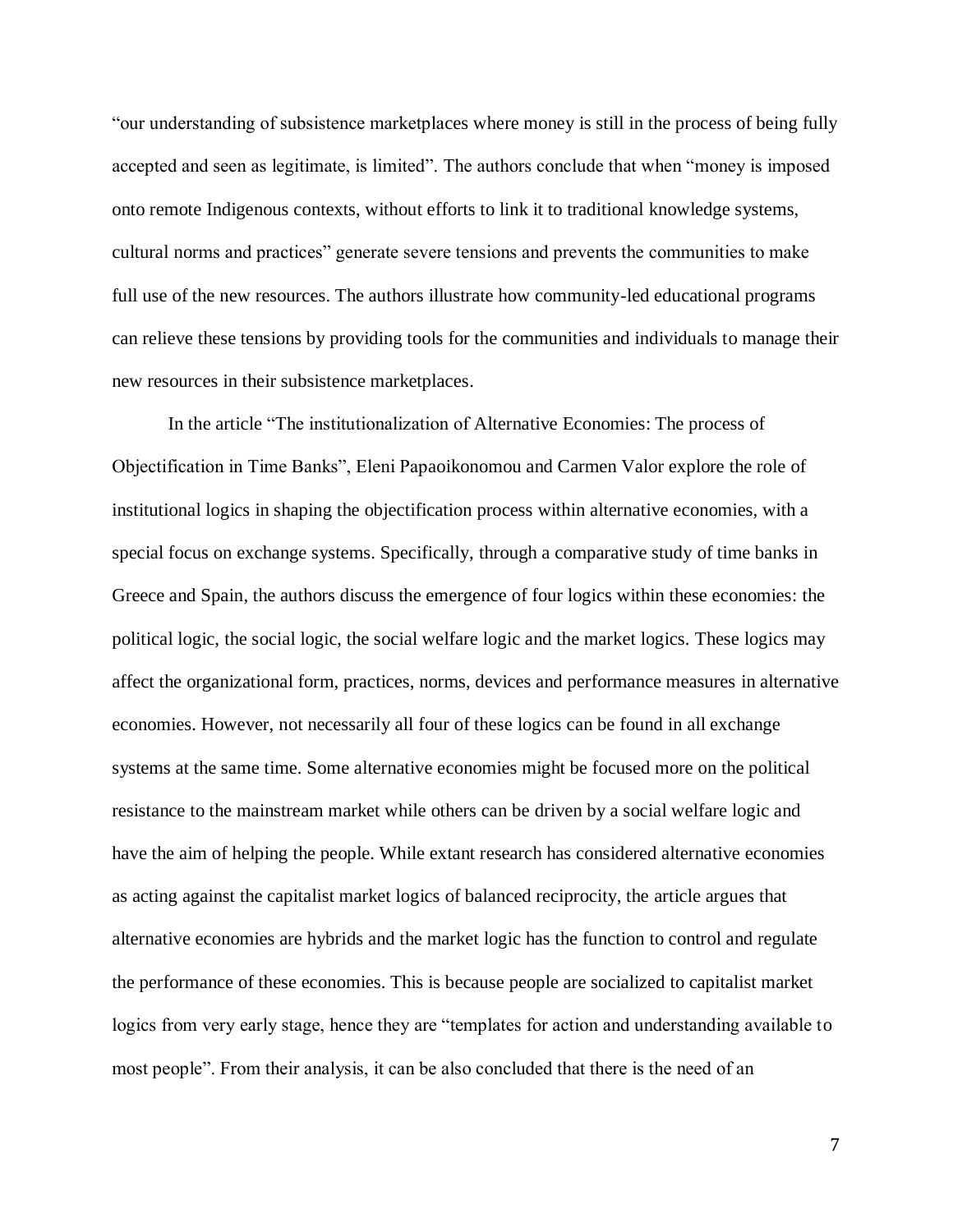underlying institution (such as the mainstream market) which makes the alternative economies function.

Through the analysis of the Small Chapels Movement in Brazil, Daiane Scaraboto and Bernardo Figueiredo analyze how value is created and sustained within alternative economies, and discuss the role of a religious institution, like The Church, in regulating the exchange (or circulation) within these systems. In the article "Holy Mary Goes 'Round: Using Object Circulation to Promote Hybrid Value Regimes in Alternative Economies", the authors concur that there are a several institutional logics within these systems which also create multiple value regimes such as spiritual value, linking value, reputational value and economic value. Furthermore, they argue that the entanglement of these different logics leads a hybrid regime of value within alternative economies. The hybridity of value regimes together with a strong institutional power (religion) can grant the sustainability of alternative by "reducing internal tensions of participants and external criticism; and promoting resource dependence among heterogeneous participants. The article also discusses the role of material objects within alternative economies. In fact, the author stress how the creation of value not only stands in the exchange (economic value), but in the circulation of the object which allows practice such as contamination between the individual and the object, totemization by singularizing the object during the circulation, and fetishisation "whereby possessions materialize members' magical thinking". These practices allow an increasing of the linking value of the object which goes beyond the market value.

*Implications of Alternative Economies to Individuals, Localities, Markets, and Society* Alternative economies bear implications for individuals, localities, market actors, the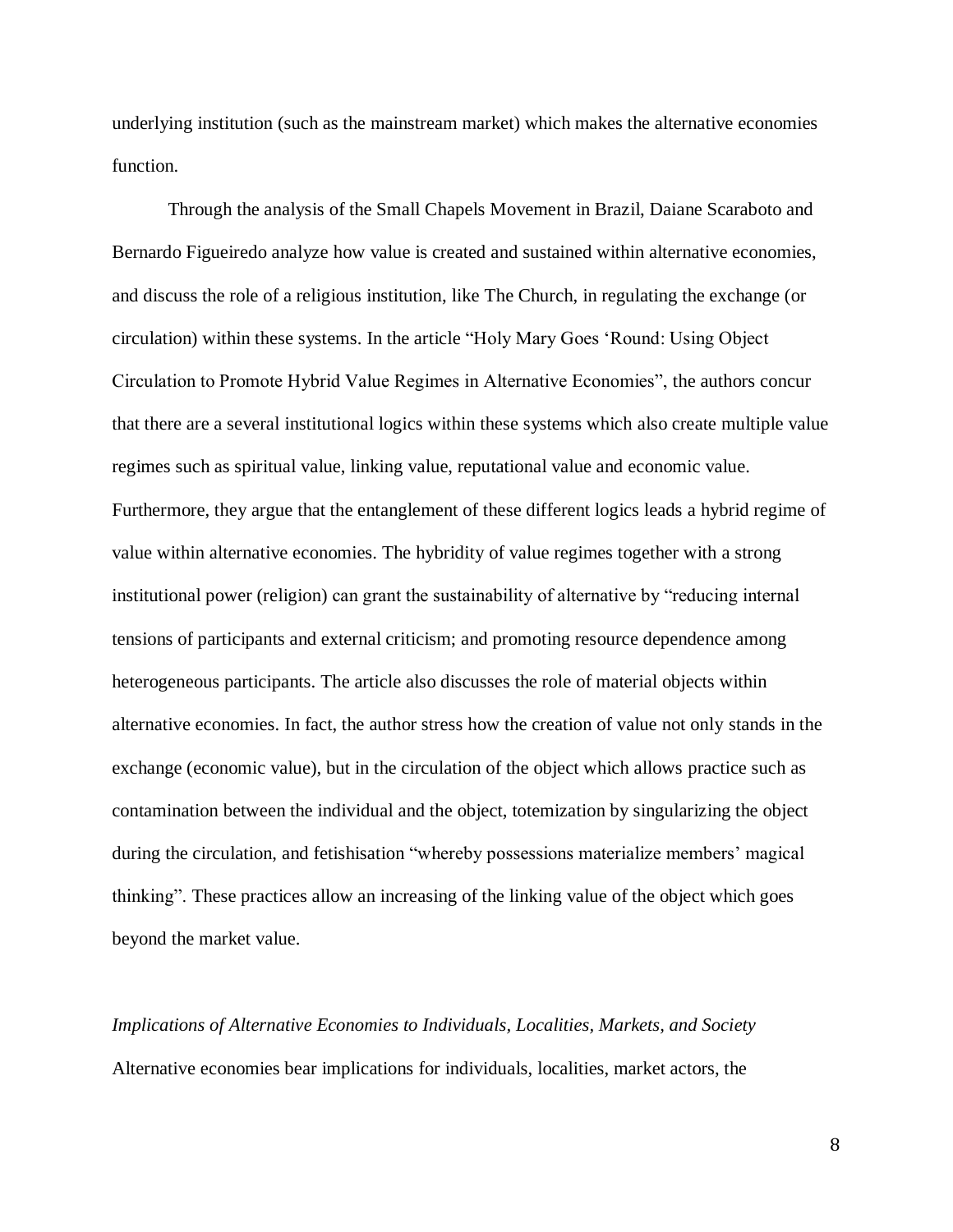environment and society at large. Ahmed Benmecheddal, Hélène Gorge and Nil-Ozcaglar-Toulouse provide a rethinking of "alternative economic markets in the context of economic crisis and austerity in Greece". They begin with the observation that current studies conceptualize alternative markets either as being opposed to capitalist markets, or as deliberate extensions of capitalist markets that reinforce their development. In contrast, they focus on a less voluntary context of alternative market creation, that is bartering systems that were developed in direct response to the increased economic austerity imposed in Greece. By doing so, the authors draw a series of insightful observations, including the role of bartering in ensuring the short-term economic survival of otherwise threatened producers and consumers, the use of alternative currencies as complementary rather than fully antagonistic to conventional currencies, and the underlying agenda of barter economies as one that foregrounds solidarity to those in need. Finally, the authors emphasise the role of such alternative economies not only as "places for business" but also as "places for socialising" (Gagné 2011), fostering inclusivity and community-building. Altogether then, what the authors define as "constrained alternative economies" share distinct characteristics that warrant further empirical and theoretical treatment.

In their article "Well-being in Alternative Economies: The Role of Shared Commitments in the Context of a Spatially-Extended Alternative Food Network", Forrest Watson and Ahmet Ekici illustrate the importance of shared commitments and how these commitments form between and connect various actors in alternative economy settings. Defining shared commitment as "a choice of a course of action in common with others", the authors illustrate how congruent values, goals, and concern over the well-being of others enables collective action in alternative food networks (AFNs). Their empirical case of "Miss Silk's Farm" exemplifies a local and non-local space where social entrepreneurship connects owners, "100 employed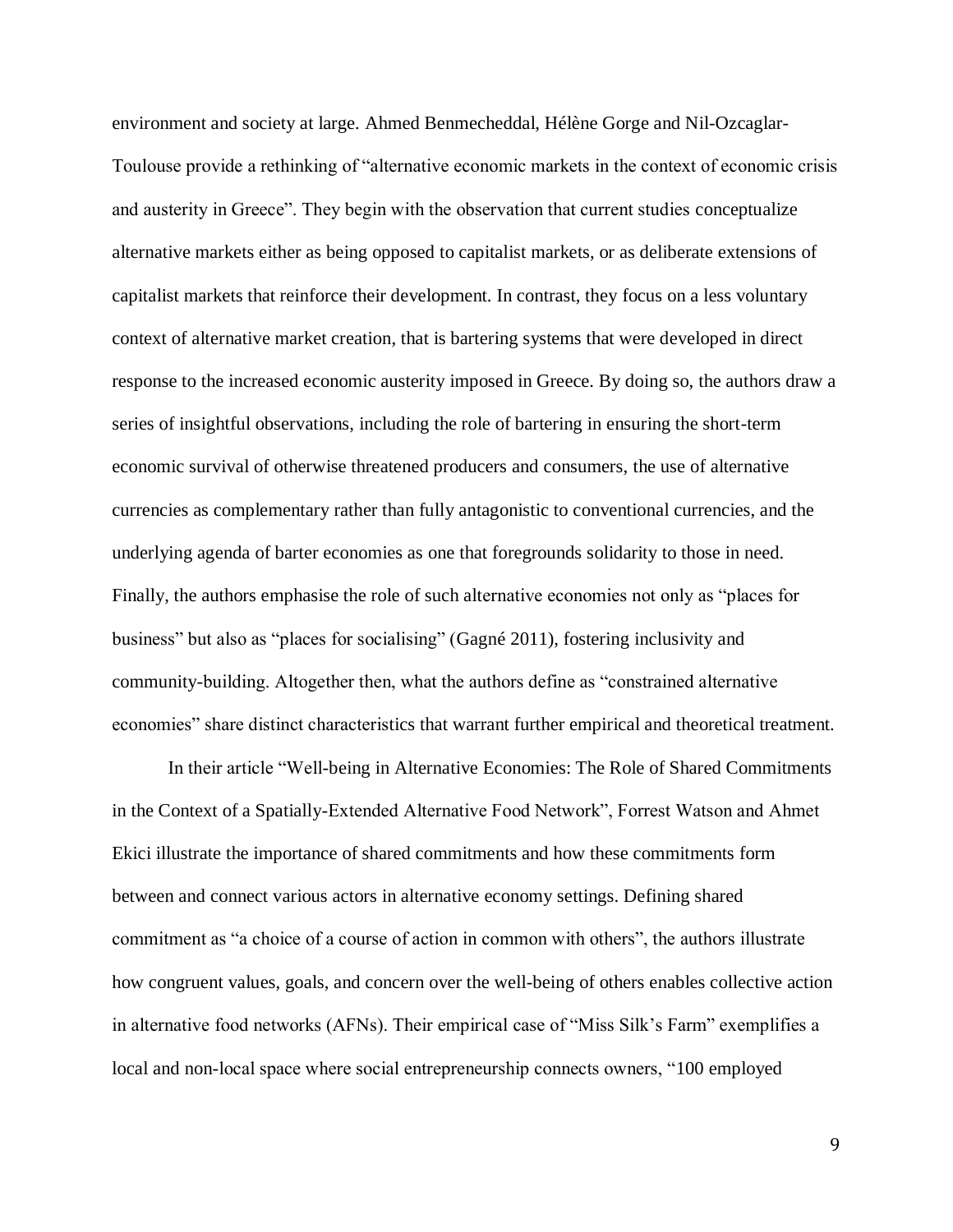villagers, various actors in the community, and tens of thousands of urban consumers" in common well-being goals. Their model of shared commitments explicates the dyadic ties that develop between the focal actors of owners, employees and customers, but particularly between employees and customers through various practices such as introducing the employees to the customers in communication, adding a "human touch to products" with handwritten labelling, live feed from the production facilities and visits to the farm by the customers. These practices ultimately lead to the willingness of customers to pay a price premium that benefits the local female employee base providing them independence and sustenance. The authors conclude that their study and the theorization of shared commitments exemplifies the implications of diversity and geographical distance in the study of alternative economies, but that future research should also consider the possibility of ill-being in alternative economies.

### **Implications of Alternative Economies to Macromarketing Research**

New discourses of economy and economic possibility, the cultivation of non-capitalist subjectivities, and alternative forms of political and marketplace participation remain underdeveloped in marketing scholarship. This special issue on Alternative Economies widens our current understanding of the concept of alternative economies within the macromarketing literature. First, this special issue introduces different paradigms on which alternative economies are based upon, second it discusses the multiplicity of institutional logics at stake and how value is created and redefined within these economies, and finally it analyzes the implications for consumers, workers and producers.

Still, many questions are left open for future contemplation and empirical examination. In particular, macromarketing scholars are in a unique position to examine the often challenged idea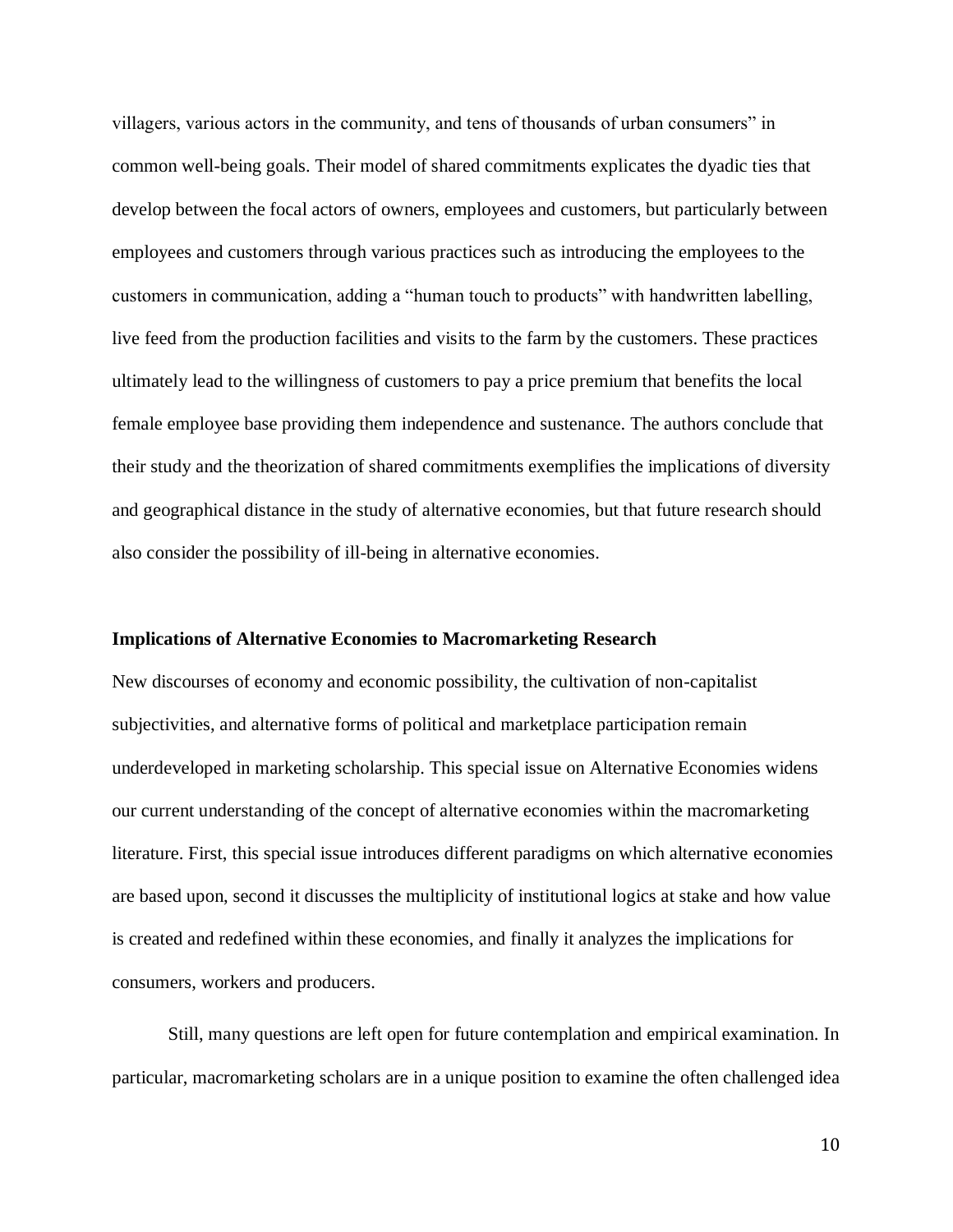of scalability of local systems. If alternative economies are supposed to be localized to maintain value in the community and respond to local issues, then what are the methods of generating a larger challenge to globalized capitalism? Also, recent discussions around solidarity and social economies (Utting 2015) emphasize the inherent challenges in creating economic relations that are just to all participants: producers, workers, consumers and citizens. How can alternative economies better respond to the need for local populations to maintain their cultures and avoid the kinds of cultural domination as discussed by Godinho and Venugopal (2017)?

Furthermore, several articles in this special issue (Gollnhofer and Schouten; Papaoikonomou and Valor; Scaraboto and Figueiredo) claim that some forms of alternative economies may not fully withdraw from capitalist market logics but work in conjunction with mainstream market actors. This resonates with accounts of traditional business organizations that engage in some 'alternative capitalist' practices of voluntary social responsibility alongside their main profit-making activities. Parallel activities for these mainstream businesses can include sponsoring traineeships, or 'noncapitalist' distribution, such as allocating (some) ownership to employees (Gibson-Graham 2006, p. 74-5). More research is required for deeper and more sophisticated understandings of the relationships between mainstream and alternative markets and the relationships that exist within and across different paradigms and institutions.

#### **Acknowledgements**

The guest editors wish to thank the former editor of the journal Terrence H. Witkowski and the current editor Mark Peterson for their continuous support before and during the special issue editing process. The guest editors also wish to thank all the authors and reviewers for their part in process.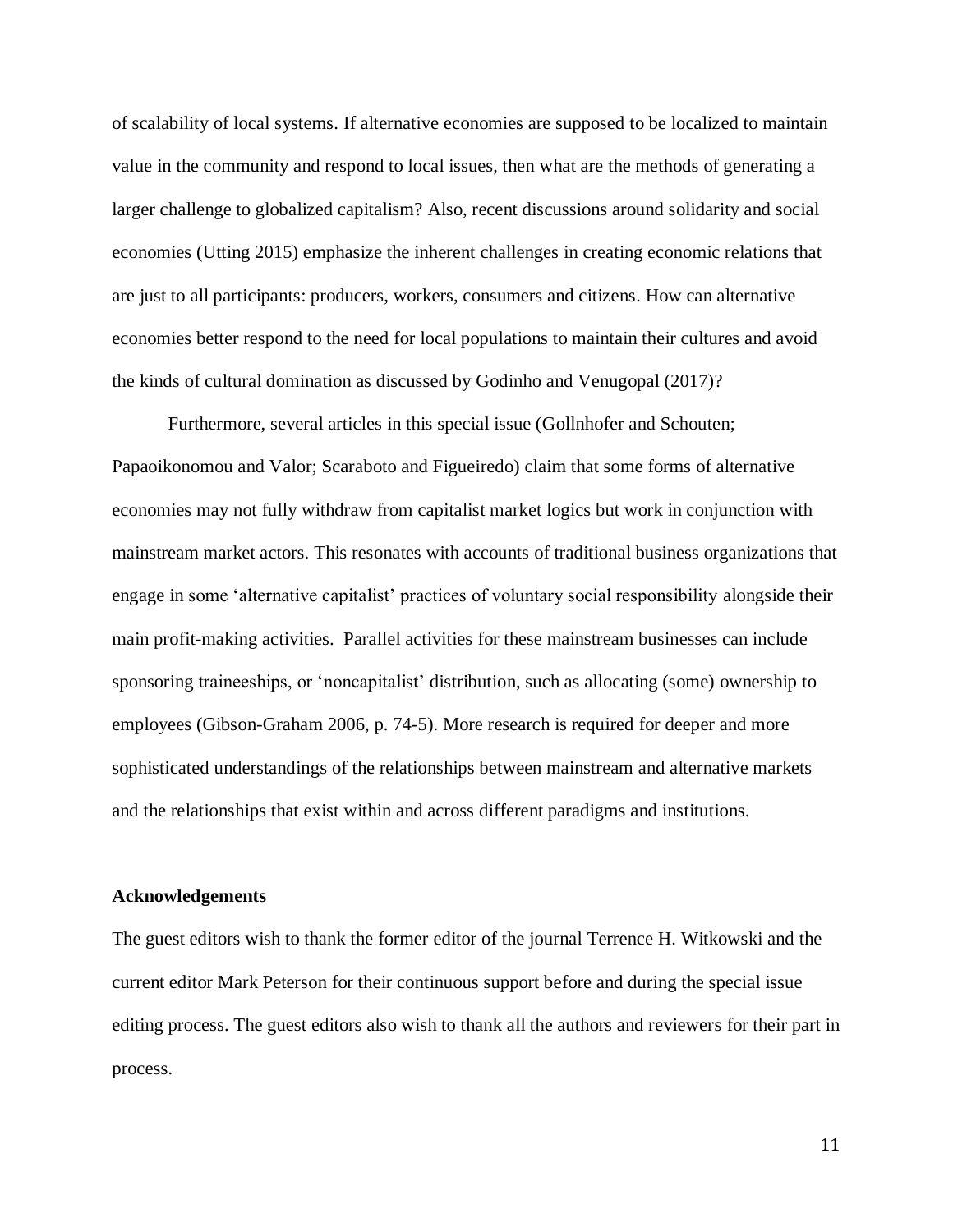## **References**

- Arndt, Johan (1981), "The Political Economy of Marketing Systems: Reviving the Institutional Approach," *Journal of Macromarketing*, 1 (Fall), 36-47.
- Arvidsson, Adam (2008), "Ethical Economy of Customer Coproduction," *Journal of Macromarketing*, 28 (4), 326-38.
- Bardhi, Fleura and Giana M. Eckhardt (2012), "Access-Based Consumption: The Case of Car Sharing," *Journal of Consumer Research*, 39 (4), 881-98.

Belk, Russell (2010), "Sharing," *Journal of Consumer Research*, 36 (5), 715-34.

- Botsman, Rachel and Roo Rodgers (2010), *What's Mine Is Yours: The Rise of Collaborative Consumption*. New York, NY: HarperCollins.
- Chatzidakis, Andreas, Pauline Maclaran and Alan Bradshaw (2012), "Heterotopian Space and the Utopics of Ethical and Green Consumption," *Journal of Marketing Management*, 28 (3-4), 494-515.
- Chatzidakis, Andreas and Michael S. W. Lee (2013), "Anti-consumption as the Study of Reasons against," *Journal of Macromarketing*, 33 (3), 190-203.
- Cova, Bernard and Véronique Cova (2012), "On the Road to Prosumption: Marketing Discourse and the Development of Consumer Competencies," *Consumption, Markets & Culture*, 15 (2), 149-68.
- Day, Richard J. F. (2005), *Gramsci is Dead: Anarchist Currents in the Newest Social Movements*. London, UK: Pluto Press.

Dubuisson-Quellier, Sophie (2013), *Ethical Consumption*. Halifax, CAN: Fernwood Publishing. Geiger-Oneto, Stephanie and Eric J. Arnould (2011), "Alternative Trade Organization and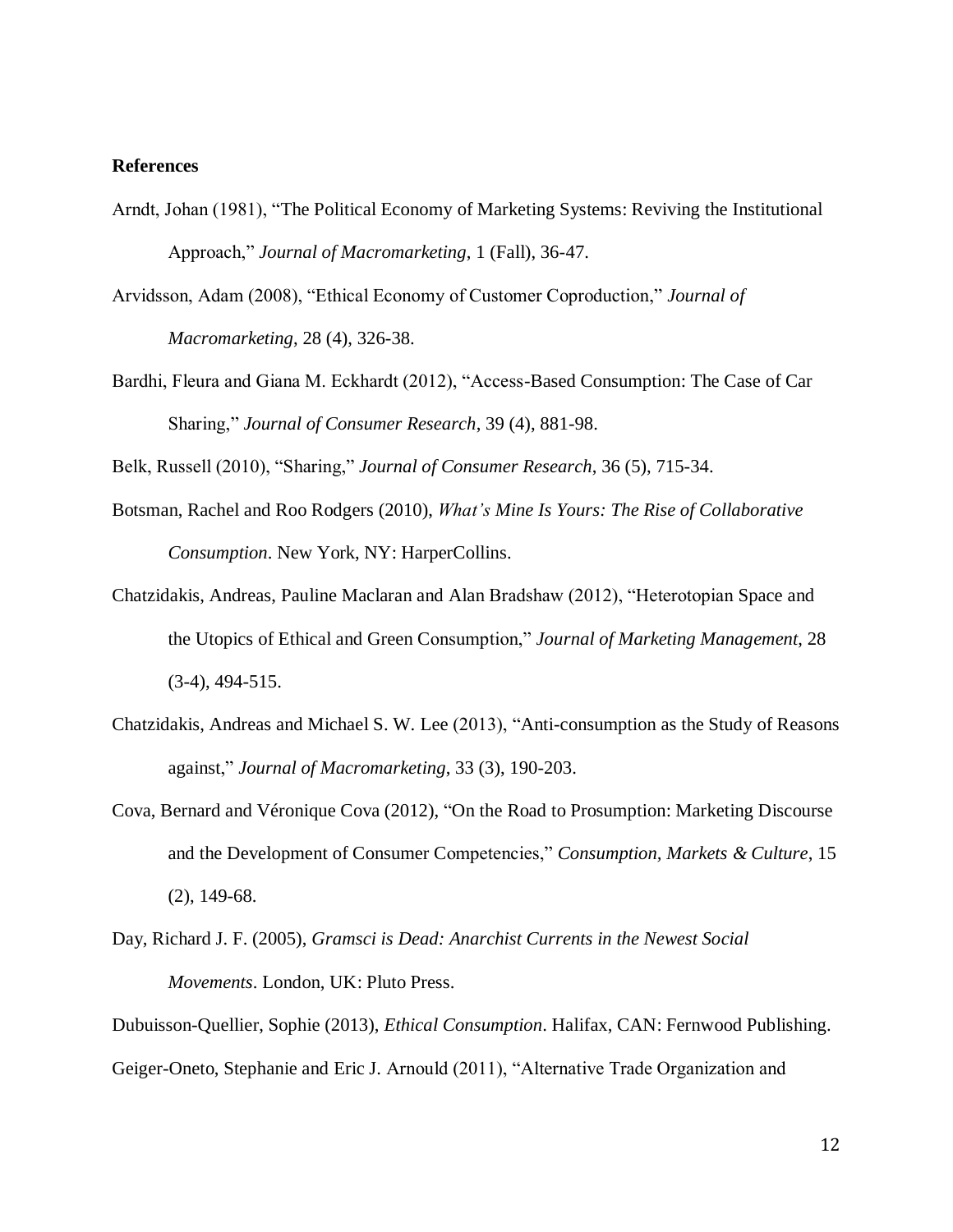Subjective Quality of Life: The Case of Latin American Coffee Producers," *Journal of Macromarketing*, 31 (3), 276-90.

- Gibson-Graham, J. K. (2006), *The End of Capitalism (As We Knew It): A Feminist Critique of Political Economy*. Minneapolis, MN: University of Minnesota Press.
- Glickman, Lawrence B. (2013), *Buying Power: A History of Consumer Activism in America.* Chicago, IL: University of Chicago Press.
- Golding, Kirsty M. (2009), "Fair Trade's Dual Aspect: The Communications Challenge of Fair Trade Marketing," *Journal of Macromarketing*, 29 (2), 160-71
- Heath, Joseph and Andrew Potter (2005), *The Rebel Sell: How the Counterculture Became Consumer Culture.* Chichester, UK: Capstone.
- Laamanen, Mikko and Per Skålén (2015), "Collective-conflictual Value Co-creation: A Strategic Action Field Approach," *Marketing Theory*, 15 (3), 381-400.
- Laamanen, Mikko, Stefan Wahlen and Mario Campana (2015), "Mobilising Collaborative Consumption Lifestyles: A Comparative Frame Analysis of Time Banking," *International Journal of Consumer Studies*, 39 (5), 459-67.
- Laczniak, Gene R. and Patrick E. Murphy (2008), "Distributive Justice: Pressing Questions, Emerging Directions, and the Promise of Rawlsian Analysis," *Journal of Macromarketing*, 28 (1), 5-11.
- Layton, Roger (2009), "On Economic Growth, Marketing Systems, and the Quality of Life," *Journal of Macromarketing*, 29 (4), 349-62.
- Micheletti, Michele (2003), *Political Virtue and Shopping: Individuals, Consumerism, and Collective Action.* Basingstoke, UK: Palgrave Macmillan.

North, Peter (1999), "Explorations in Heterotopia: Local Exchange Trading Schemes (LETS)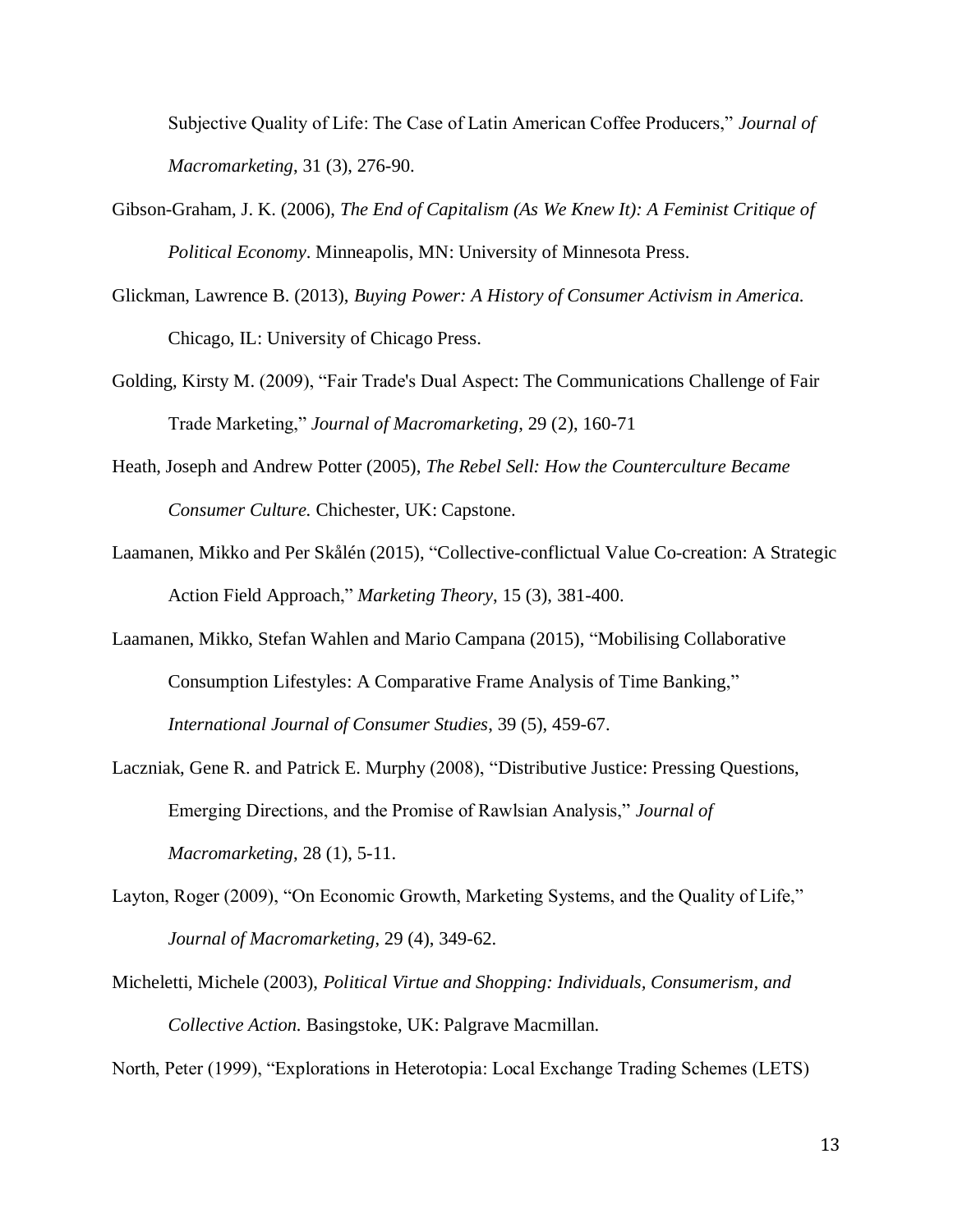and the Micropolitics of Money and Livelihood," *Environment and Planning D: Society and Space,* 17 (1), 69–86.

- Palmer, Mark, Geoff Simmons and Katy Mason (2014), "Web-based Social Movements Contesting Marketing Strategy: The Mobilisation of Multiple Actors and Rhetorical Strategies," *Journal of Marketing Management*, 30(3-4), 383-408.
- Pongsakornrungsilp, Siwarit and Jonathan E. Schroeder (2011), "Understanding Value Cocreation in a Co-consuming Brand Community," *Marketing Theory*, 11 (3), 303-24.
- Ritzer, George (2014), "Prosumption: Evolution, Revolution, or Eternal Return of the Same?" *Journal of Consumer Culture*, 14 (1), 3-24.
- Ritzer, George and Nathan Jurgeson (2010), "Production, Consumption, Prosumption. The Nature of Capitalism in the Age of the Digital 'Prosumer'," *Journal of Consumer Culture*, 10 (1), 13-36.
- Seyfang, Gill and Noel Longhurst (2013), "Growing Green Money? Mapping Community Currencies for Sustainable Development," *Ecological Economics*, 86, 65-77.
- Snow, David A. (2004), "Social Movements as Challenges to Authority: Resistance to an Emerging Conceptual Hegemony," in *Authority in Contention (Research in Social Movements, Conflict, and Change, Volume 25)*, Daniel J. Meyers and Daniel M. Cress, eds. Greenwich, CT: JAI Press, 3-25.
- Thompson, Craig and Gokcen Coskuner-Balli (2007), "Countervailing Market Responses to Corporate Co-optation and the Ideological Recruitment of Consumption Communities," *Journal of Consumer Research*, 34 (2), 135-52.
- Utting, Peter, ed. (2015), *Social and Solidarity Economy: Beyond the Fringe*. London, UK: Zed Books.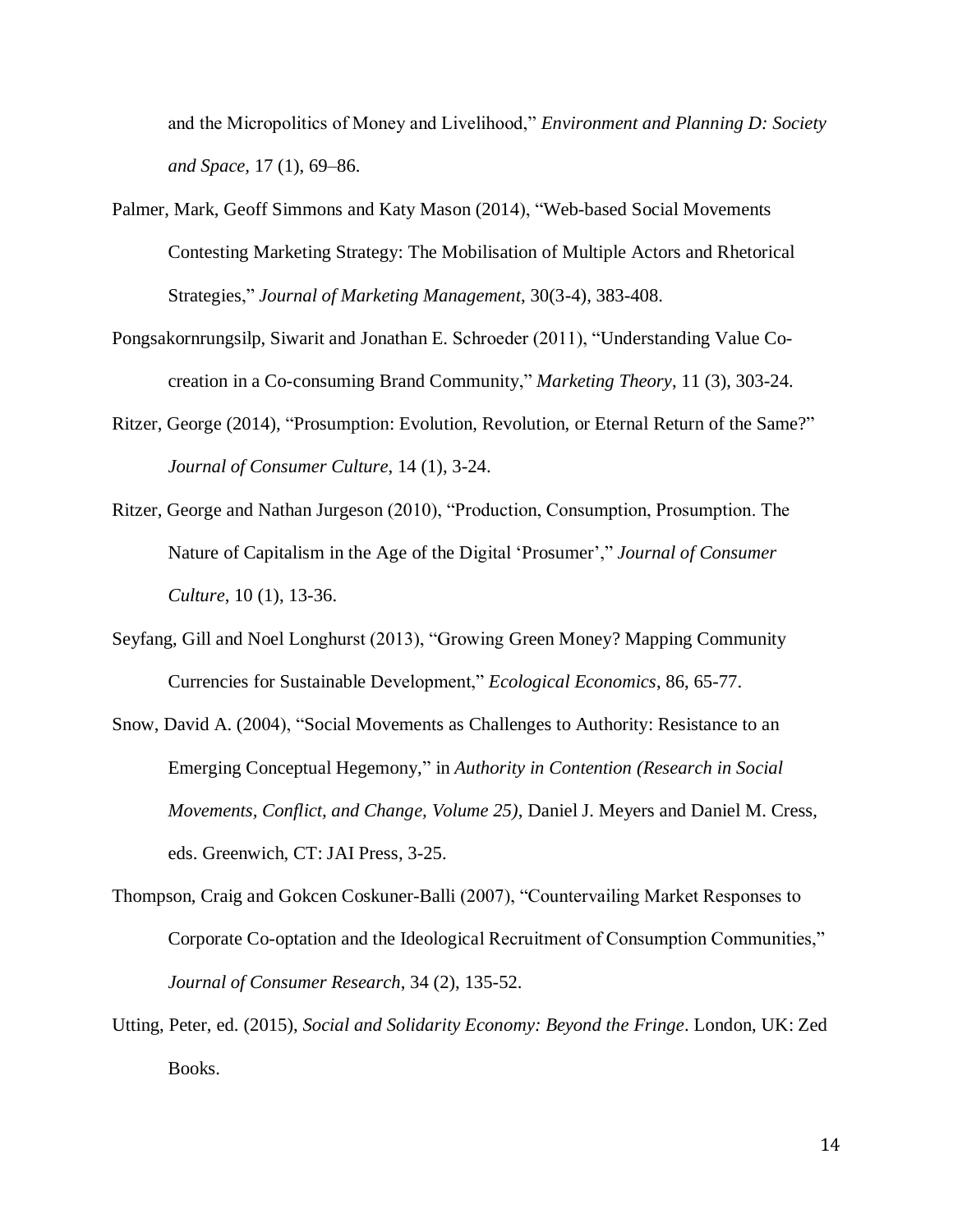- Varey, Richard J. (2013), "Marketing in the Flourishing Society Megatrend," *Journal of Macromarketing*, 33 (4), 354-68.
- Varman, Rohit and Russell W. Belk (2009), "Nationalism and Ideology in an Anticonsumption Movement," *Journal of Consumer Research*, 36 (4), 686–700.
- Viswanathan, Madhu, Raj Echambadi, Srinivas Venugopal and Srinivas Sridharan (2014), "Subsistence Entrepreneurship, Value Creation, and Community Exchange Systems: A Social Capital Explanation," *Journal of Macromarketing*, 34 (2), 213-26.
- Wahlen, Stefan and Mikko Laamanen (2015), "Consumption, Lifestyle and Social Movements," *International Journal of Consumer Studies*, 39 (5), 397-403.
- Wahlen, Stefan and Mikko Laamanen (2017), "Collaborative Consumption and Sharing Economies," in *Routledge Handbook on Consumption*, Margit Keller, Bente Halkier, Terhi-Anna Wilska, & Monica Truninger, eds. Oxford, UK: Routledge, 116-130.
- Williams, Colin C. (2005), *A Commodified World?: Mapping the Limits of Capitalism*. London, UK: Zed Books.